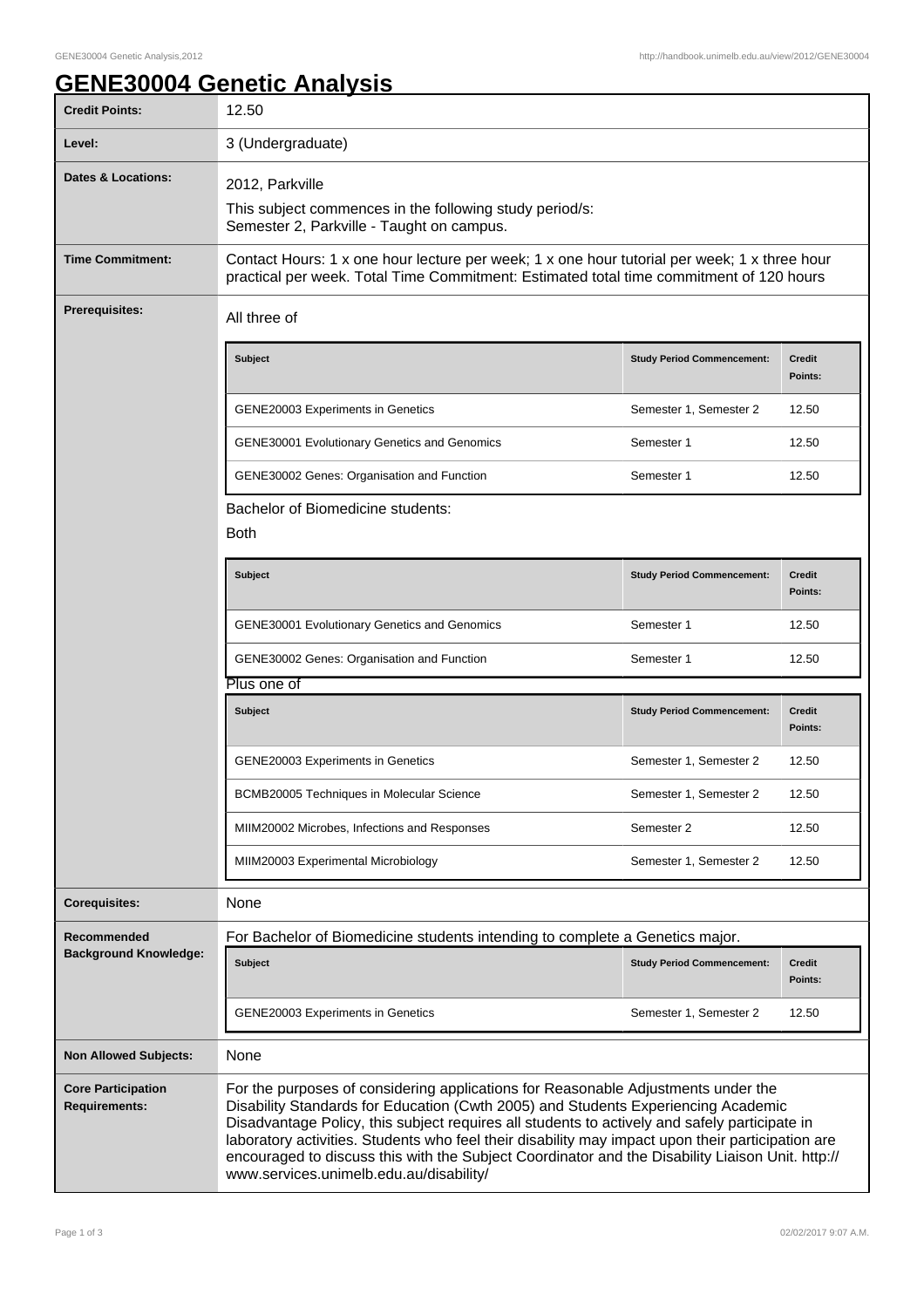| Coordinator:                                      | Dr Charles Robin                                                                                                                                                                                                                                                                                                                                                                                                                                                                                                                                                                                                                                                                                                                                                                                                                                                                                      |  |
|---------------------------------------------------|-------------------------------------------------------------------------------------------------------------------------------------------------------------------------------------------------------------------------------------------------------------------------------------------------------------------------------------------------------------------------------------------------------------------------------------------------------------------------------------------------------------------------------------------------------------------------------------------------------------------------------------------------------------------------------------------------------------------------------------------------------------------------------------------------------------------------------------------------------------------------------------------------------|--|
| <b>Contact:</b>                                   | Email: crobin@unimelb.edu.au (mailto:crobin@unimelb.edu.au)                                                                                                                                                                                                                                                                                                                                                                                                                                                                                                                                                                                                                                                                                                                                                                                                                                           |  |
| <b>Subject Overview:</b>                          | The subject provides a capstone experience for students majoring in Genetics. It involves<br>lectures and practical exercises which demonstrate advanced principles and techniques of<br>genetic analysis from classical and population genetics to modern molecular technology. An<br>emphasis is placed on student participation in experimental design and data analysis. Tutorials<br>will be used to illustrate modern aspects of Genetics by the in-depth consideration of current<br>publications in the field.                                                                                                                                                                                                                                                                                                                                                                                |  |
| Objectives:                                       | Upon completion of the subject, students should have: understood the application of genetic<br>principles and different experimental designs in classical, molecular and genetic analysis;<br>appreciated the advantages and disadvantages of these different designs; developed a<br>detailed understanding of the techniques employed in experimental designs; experienced<br>the use of particular laboratory techniques and analytical approaches in different areas of<br>genetics; become proficient in the analysis and interpretation of data derived from their own<br>experimentation and that of others; the use of bioinformatics to analyse complex genetic data;<br>gained experience in the written and oral presentation of scientific data; and developed an<br>appreciation of the scientific literature and how experimental results in Genetics are presented<br>in publications. |  |
| <b>Assessment:</b>                                | Written assignments/problem solving tasks due during semester (40%); practical reports due<br>during semester (30%); a 2 -hour written examination in the examination period (30%)                                                                                                                                                                                                                                                                                                                                                                                                                                                                                                                                                                                                                                                                                                                    |  |
| <b>Prescribed Texts:</b>                          | None                                                                                                                                                                                                                                                                                                                                                                                                                                                                                                                                                                                                                                                                                                                                                                                                                                                                                                  |  |
| <b>Breadth Options:</b>                           | This subject potentially can be taken as a breadth subject component for the following courses:<br># Bachelor of Arts (https://handbook.unimelb.edu.au/view/2012/B-ARTS)<br>Bachelor of Commerce (https://handbook.unimelb.edu.au/view/2012/B-COM)<br>#<br>Bachelor of Environments (https://handbook.unimelb.edu.au/view/2012/B-ENVS)<br>#<br>Bachelor of Music (https://handbook.unimelb.edu.au/view/2012/B-MUS)<br>$\#$<br>You should visit learn more about breadth subjects (http://breadth.unimelb.edu.au/<br>breadth/info/index.html) and read the breadth requirements for your degree, and should<br>discuss your choice with your student adviser, before deciding on your subjects.                                                                                                                                                                                                        |  |
| <b>Fees Information:</b>                          | Subject EFTSL, Level, Discipline & Census Date, http://enrolment.unimelb.edu.au/fees                                                                                                                                                                                                                                                                                                                                                                                                                                                                                                                                                                                                                                                                                                                                                                                                                  |  |
| <b>Generic Skills:</b>                            | Completion of this subject is expected to enhance the generic skills of a student in: the<br>design and planning of work schedules to accomplish laboratory tasks; the ability to work<br>collaboratively with others to accomplish common goals; the safe use of appropriate laboratory<br>equipment and techniques for experiments; the assessment of data and its significance<br>including statistical analysis and an ability to present data in the form of reports; the ability to<br>communicate information both verbally and in writing; the application of computer technology<br>for data retrieval, analysis and use of relevant information from the scientific literature; an<br>appreciation of how modern science can be applied.                                                                                                                                                    |  |
| Notes:                                            | This subject is available for science credit to students enrolled in the BSc (both pre-2008 and<br>new degrees), BASc or a combined BSc course.<br>This subject is available for credit in the Bachelor of Biomedicine.<br>This subject is required for a Genetics major.                                                                                                                                                                                                                                                                                                                                                                                                                                                                                                                                                                                                                             |  |
| <b>Related Majors/Minors/</b><br>Specialisations: | Biotechnology (pre-2008 Bachelor of Science)<br>Genetics<br>Molecular Biotechnology (specialisation of Biotechnology major)<br>Science credit subjects* for pre-2008 BSc, BASc and combined degree science courses                                                                                                                                                                                                                                                                                                                                                                                                                                                                                                                                                                                                                                                                                    |  |